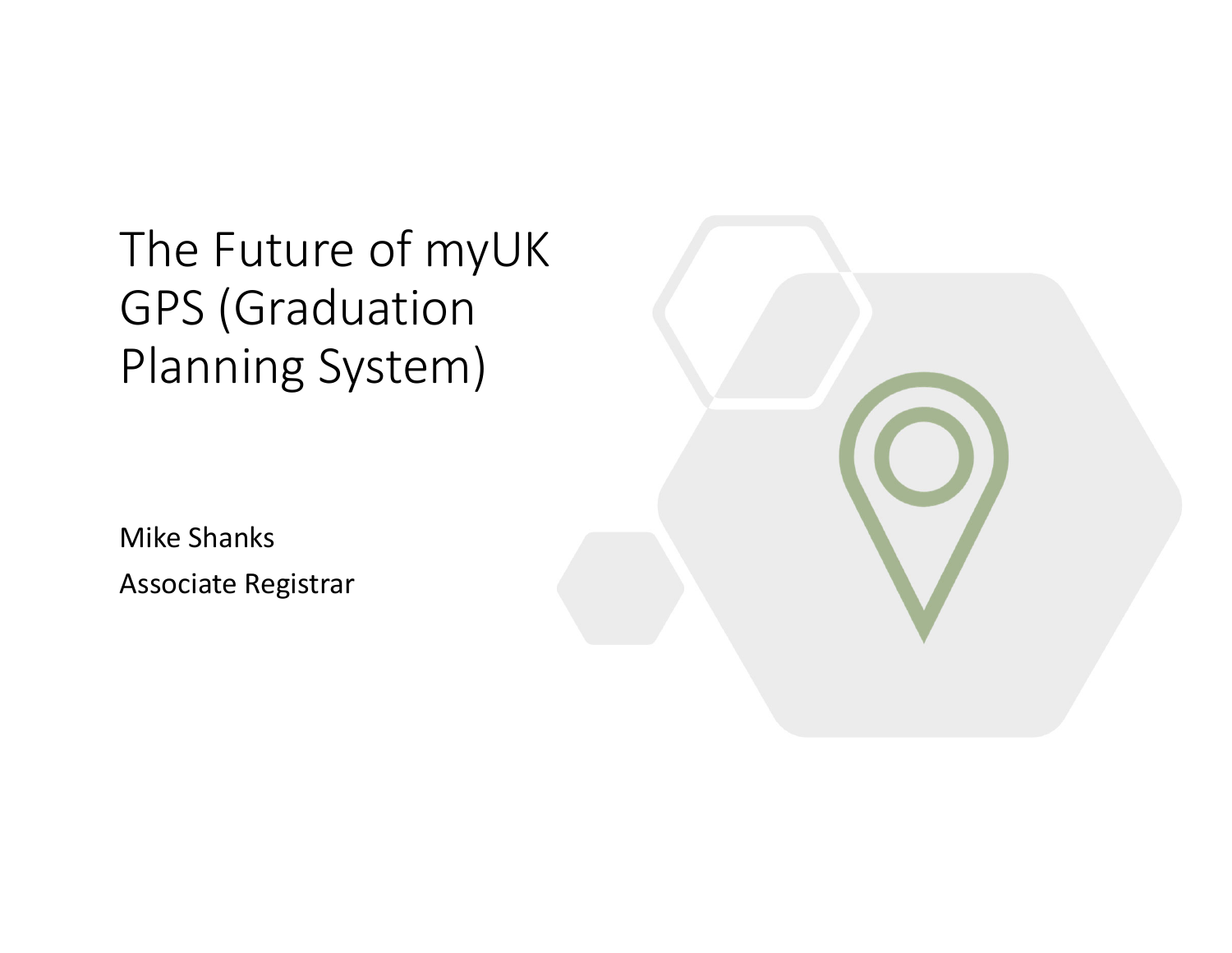# What is myUK GPS? Graduation Planning System

- A series of tools within the myUK Portal which allows students and advisors the ability to plan, register, and follow progress toward degree.
- Allows us to capture large and valuable amounts of data and display it for retention purposes.
- Data is used from the degree audit to confer degrees which has greatly enhanced our timing to get diplomas into the hands of students.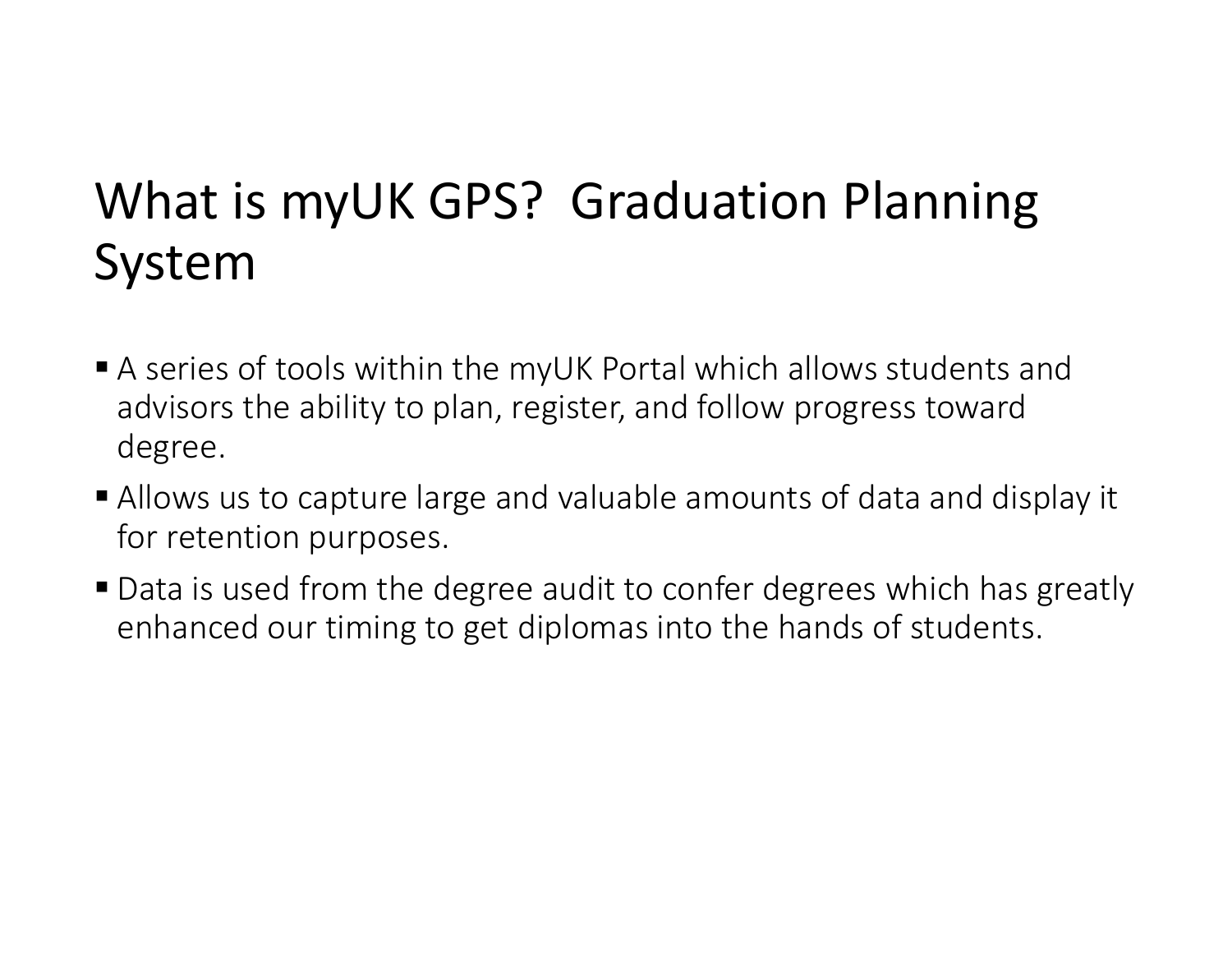



Utilizing myUK GPS (Graduation Planning System) to increase retention and shorten time to graduation for our undergraduates.

This project allows us to use data that we have available in new ways to impact retention. We will do this in 3 phases.

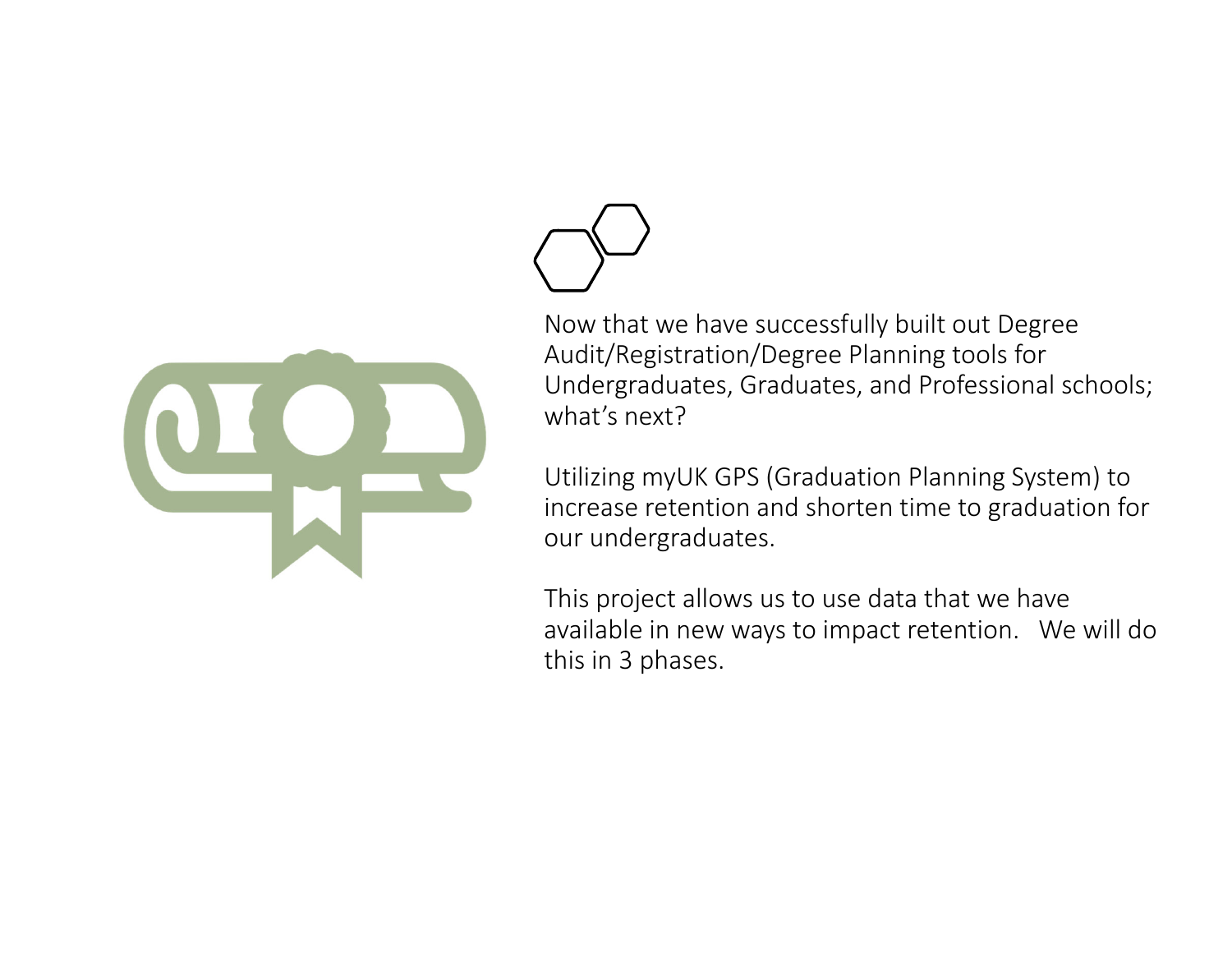# Phase 1 Enhancements

1. Develop a process that allows all undergraduate students to  ${\sf k}_\text{c}$  , which percentage of completion toward their degree. (Enhanced reporting be needed to identify who is on and off track)

- 2. Build an Academic Progress Gauge on the Degree Audit
- 3. Identify the Expected Academic Progress percentages for each class. Compare the Actual Academic Progress (AAP) for each student to the **Expected Academic Progress (EAP)**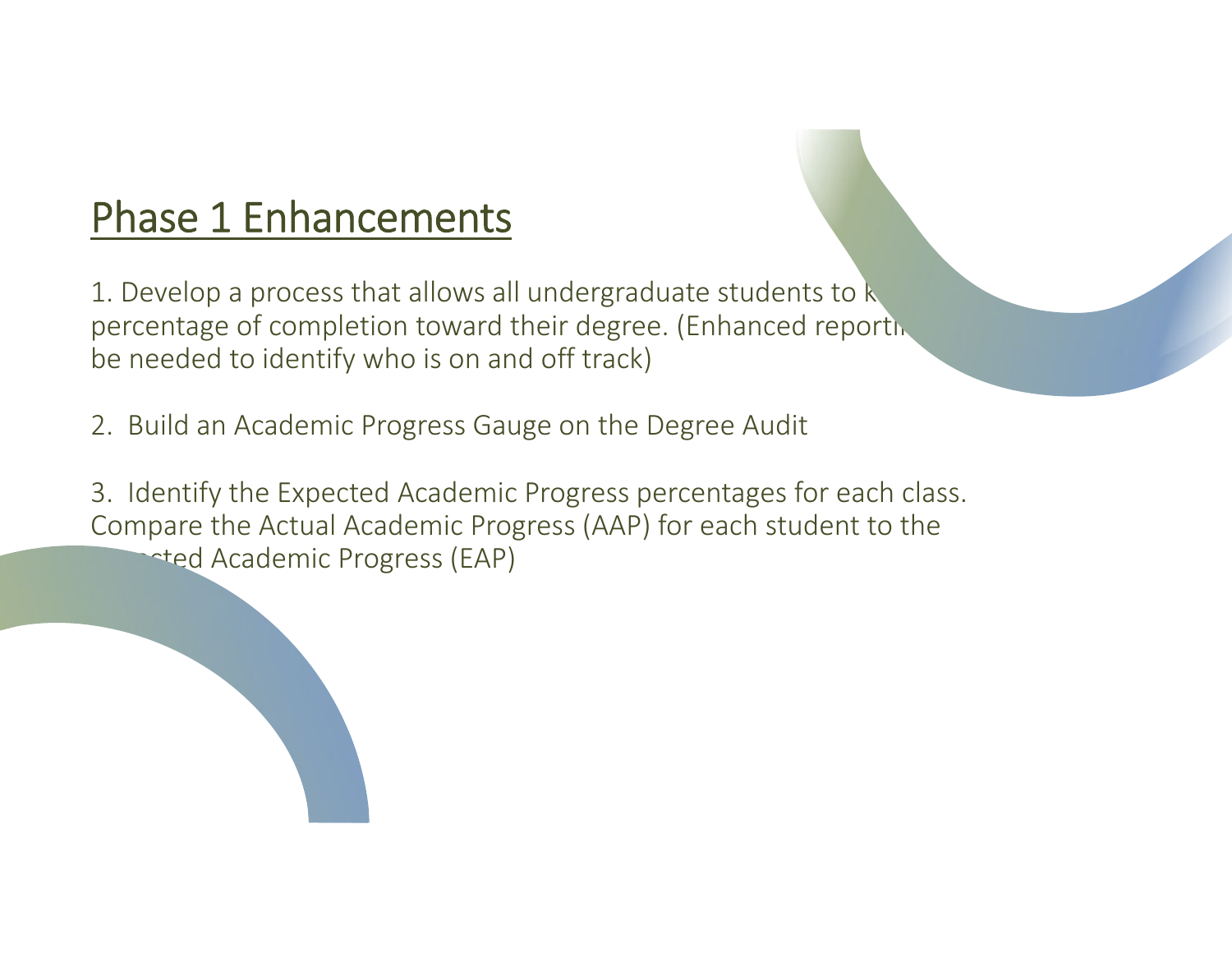## Phase 2 Enhancements

Implement <sup>a</sup> process in which Priority Registration for currently enrolled students is determined by the following criteria:

Percentage of completion toward degree (Actual Academic Progress)

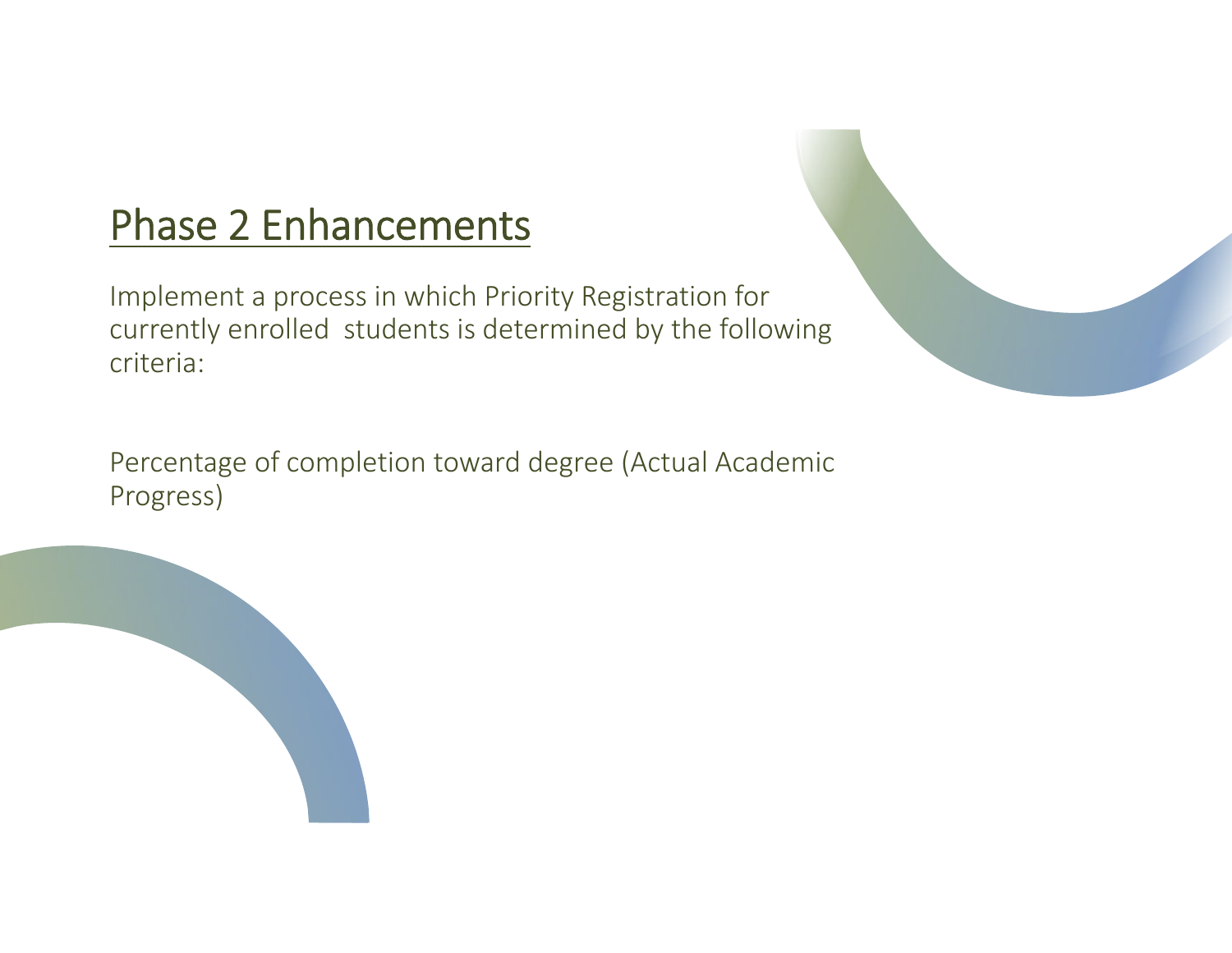### Phase 3 Enhancements

Implement a process based upon coursework/hours a student has completed to develop logic within myUK GPS to have the system identify majors (up to 3) in which <sup>a</sup> student may have <sup>a</sup> higher percentage toward degree completion.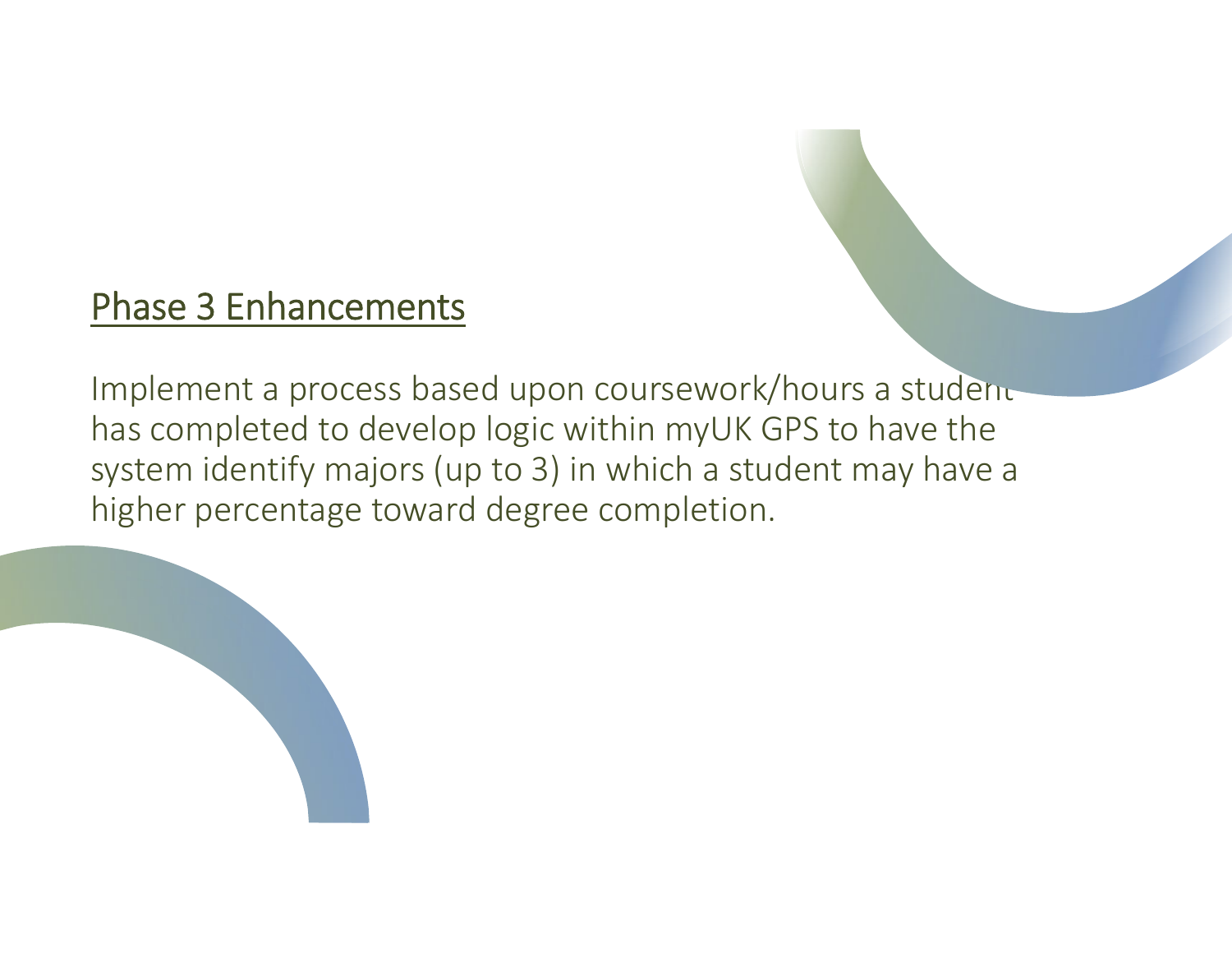# Benefits of Degree Completion % Project

Allows us an outreach opportunity that we have not previously had.

Holds Students more accountable in meeting degree requirements.

Holds departments/colleges more accountable for the success of their students. Greater opportunity to increase time to graduation.

Greater opportunity to identify majors that slow down student progression over time.

**≻Opportunity to increase Course Planning for more than one semester, which** could impact when courses are offered.

Greater opportunity to send nudges to students to encourage time to degree completion to include summer school, part of term courses, and winter intersession courses.

Opportunity to assist students in finding alternative majors which will likely lead to quicker degree completion.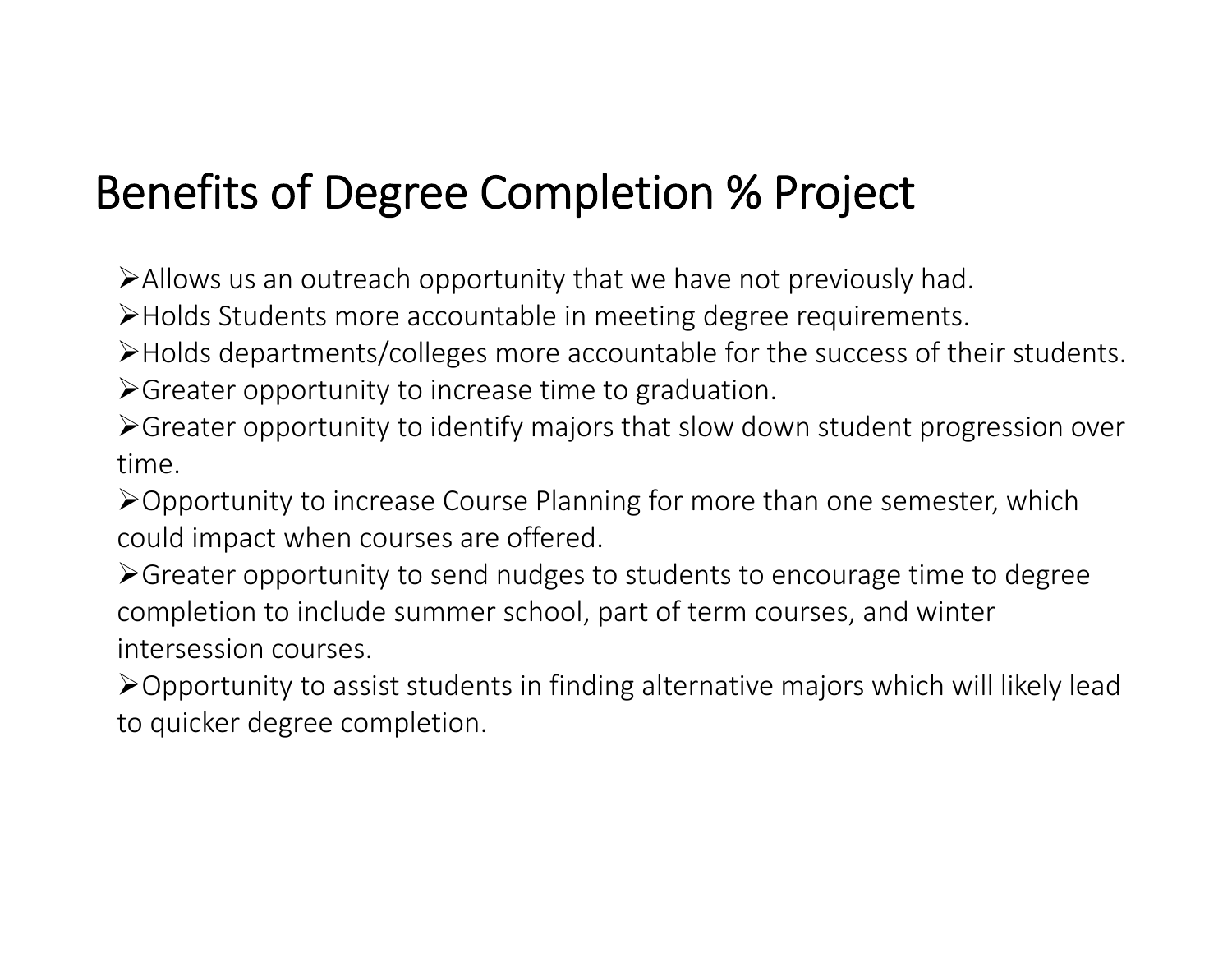#### Timeline for Implementation

#### For Fall 2021

- 1. Percentage of degree completion built within myUK GPS for each undergraduate major.
- 2. Finalize Expected Academic Progress (EAP) Rates for Fr. And Transfer students
- 3. Create a Communication Plan for Students and Advisors